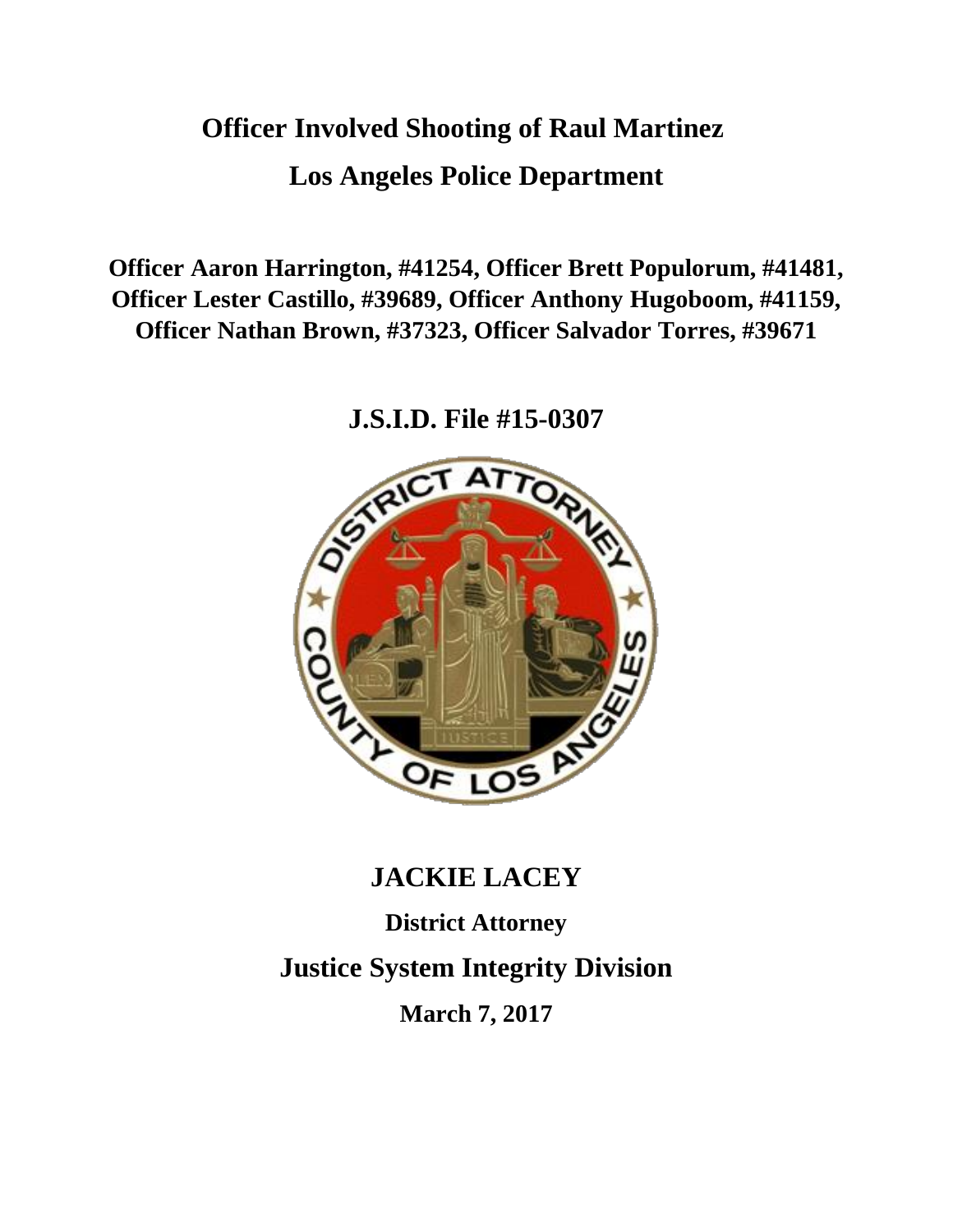# **MEMORANDUM**

- TO: COMMANDER ROBERT A. LOPEZ Los Angeles Police Department Force Investigation Division 100 W. First Street, Suite 431 Los Angeles, California 90012
- FROM: JUSTICE SYSTEM INTEGRITY DIVISION Los Angeles County District Attorney's Office
- SUBJECT: Officer Involved Shooting of Raul Martinez J.S.I.D. File #15-0307 L.A.PD. File #F048-15
- DATE: March 7, 2017

The Justice System Integrity Division of the Los Angeles County District Attorney's Office has completed its review of the June 19, 2015, non-fatal shooting of Raul Martinez by Los Angeles Police Department (LAPD) Officers Aaron Harrington, Brett Populorum, Lester Castillo, Anthony Hugoboom, Nathan Brown, and Salvador Torres. It is the conclusion of this office that Officers Harrington, Populorum, Castillo, Hugoboom, Brown, and Torres acted lawfully under the circumstances.

The District Attorney's Command Center was notified of the shooting on June 19, 2015 at approximately 5:30 a.m. The District Attorney Response Team responded and was given a walkthrough of the scene.

The following analysis is based on investigative reports and witness statements taken during the investigation by the LAPD Force Investigation Division and submitted to this office by Detective John Simmons. The reports also include photographs, video recordings, and radio communications recordings. Compelled statements were not considered as part of this analysis.

#### **FACTUAL ANALYSIS**

On June 19, 2015 at approximately 1:05 a.m., Southeast Patrol Division Officers Brett Populorum and Aaron Harrington responded to , in the City of Los Angeles, for a domestic violence call. Populorum and Harrington spoke with , the victim, who informed them she was strangled by her husband, Raul Martinez.<sup>1</sup> The officers observed visible scratches and finger imprints on  $\blacksquare$  ' neck. informed the officers that Martinez was possibly under the influence of methamphetamine. As the officers were conducting their investigation, Martinez walked through the courtyard and exited the front doors of the apartment

 $'$  neighbor, called 9-1-1.

1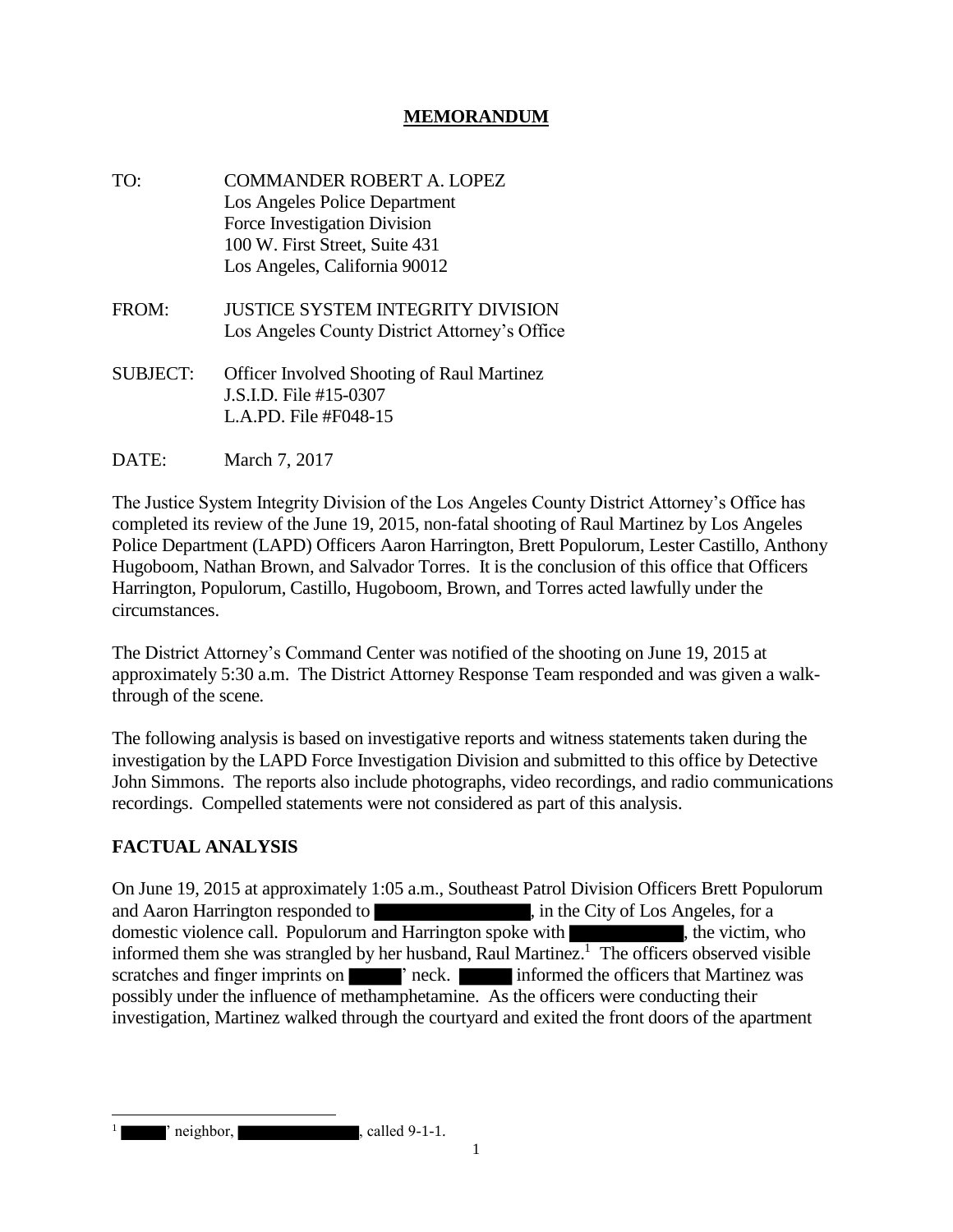complex. The officers ran after Martinez and followed him onto the street, where they observed him enter ' white 2004 Toyota Sienna van and drive off.<sup>2</sup>

Populorum and Harrington went in pursuit of Martinez.<sup>3</sup> As Martinez drove south on Firth Boulevard and turned onto 96<sup>th</sup> Street, the officers lost sight of the van. After conducting an area check, the officers located the unoccupied van parked on  $96<sup>th</sup>$  Street. The officers were searching the area for Martinez, on foot, when they observed him hiding between cars at the curb. Martinez was able to re-enter the van and proceeded onto Central Avenue.<sup>4</sup> The officers attempted to initiate a traffic stop, but Martinez refused to stop.

Officers Joseph Chavez and Jacob Rice then joined the pursuit as the secondary unit. Sergeant Shannon Enox also responded from Southeast Patrol Division and became the incident commander. The ensuing pursuit lasted approximately two hours prior to terminating in the City of El Monte, and covered approximately 47 miles at an average speed of 23 miles per hour.<sup>5</sup> During the pursuit, Martinez committed numerous traffic violations, including driving through numerous red lights and stop signs, and driving on the wrong side of the road.<sup>6</sup>

At one point during the pursuit, Martinez called 9-1-1 and stated he had a gun on his lap, and wanted to tell everyone that he loved them.<sup>7</sup> Communications Division advised the pursuing units that Martinez was possibly suicidal, and was accelerating his suicidal behavior.<sup>8</sup> Upon learning that Martinez was armed with a firearm, Enox discontinued the tracking of the van and directed Populorum and Harrington to re-engage the pursuit.<sup>9</sup> Enox also requested a third unit to join the pursuit, at which point Officers Salvador Torres and Lester Castillo joined the pursuit.

As Martinez was driving on Rosecrans Avenue from Budlong Street, Harrington observed that Martinez had a gun in his hand and appeared to be holding it to his head as well as out the window.<sup>10</sup> When Enox requested a police rifle or slug shotgun unit, Officers Nathan Brown and Mario Silva joined in the pursuit.<sup>11</sup> Martinez continued northbound on Atlantic Street, and then

<sup>&</sup>lt;sup>2</sup> The van was registered to and was taken by Martinez without her consent. As Martinez drove off, the officers observed that the left rear tire was flat. subsequently stated that she had asked some young men in the complex to flatten the van's tires to prevent Martinez from fleeing in it.

<sup>&</sup>lt;sup>3</sup> Officers Victor Villanueva and Alejandro De La Torre remained at the scene to interview . Villanueva and De La Torre completed a related domestic violence incident report for .

<sup>4</sup> As Martinez turned west onto Manchester Avenue from Central Avenue, the van lost its left rear tire.

<sup>&</sup>lt;sup>5</sup> Prior to the van driving across a tire deflation device and becoming severely disabled, Martinez was able to reach speeds of approximately 45 miles per hour.

<sup>&</sup>lt;sup>6</sup> Radio frequency communications show that Martinez drove through 11 red traffic lights, and possibly more.

<sup>&</sup>lt;sup>7</sup> The investigation subsequently determined that Martinez was armed with a black Crossman 4.5 caliber, Model Phantom, CO2 BB gun, which resembled a black semi-automatic handgun.

<sup>8</sup> California Highway Patrol dispatchers spoke to Martinez on his cell phone at various times during the pursuit and relayed the information to Communications Division. During an exchange with the 9-1-1 operator, Martinez is emotional and cries as he states he does not want to go to jail. Martinez states, "I'm like suicidal right now" while stating that he has a gun on his lap. Although the 9-1-1 operator pleads with Martinez to pull over, Martinez responds that he "can't do that", but adds that he does not want to hurt anybody but himself.

<sup>9</sup> During "tracking" mode, the pursuing units backed off from Martinez and relied on the air unit's broadcast for Martinez's direction. Tracking mode was initiated in an effort to have Martinez slow down his vehicle as the manner in which he was driving was posing a significant risk to the public.

 $10$  Video footage obtained from www.loudlabs.com, a video website dedicated to newsworthy police events, depicts Martinez holding the gun as described by Harrington. Further, video footage obtained from television station KVEA depicts a male civilian in a car yelling at Martinez to stop, and Martinez responds by pointing the gun at the civilian and continuing to flee.

<sup>&</sup>lt;sup>11</sup> Brown had his Department authorized shotgun in the vehicle's trunk.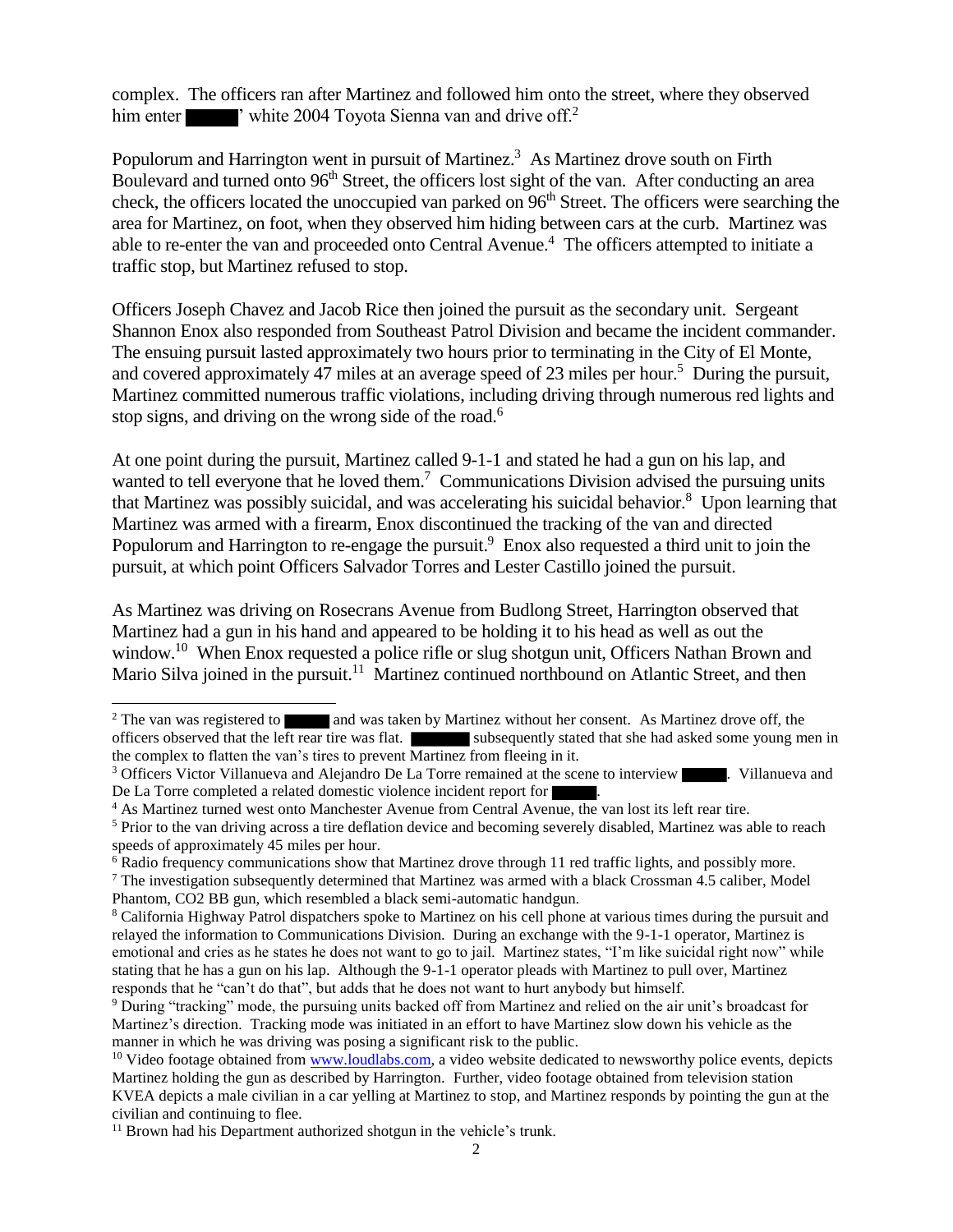south on Compton Boulevard. About one hour into the pursuit, Martinez stopped his van outside his residence at 9315 Firth Boulevard. Martinez remained in the van for approximately 20 seconds before continuing on Firth Boulevard. Martinez drove through several red traffic lights before turning east on Imperial Highway. Once the pursuit was far enough out of the City of Los Angeles, additional officers responded to the pursuit. $^{12}$ 

Martinez drove to the City of El Monte and momentarily stopped his vehicle outside of <sup>13</sup> Rice gave Martinez numerous commands to drop his weapon and come out of the van, but Martinez remained sitting in his van for approximately three minutes before continuing to drive north on Cogswell Road. The officers reentered their vehicles and resumed the pursuit. Martinez came to another stop outside 2603 Cogswell Road. The officers again exited their vehicles and Rice again gave Martinez commands to surrender. After approximately 40 seconds, Martinez exited the van holding a handgun, and placed it in his waistband as he walked towards the rear of the van.<sup>14</sup> Chavez fired beanbag rounds at Martinez which struck him, but were ineffective in deterring Martinez.

Martinez then walked back toward the driver's door, turned away from the officers, reached in, and turned abruptly while pointing a dark object at the officers.<sup>15</sup> Harrington, who was providing lethal cover, fired two rounds in rapid succession at Martinez, missing him.<sup>16</sup> Martinez was able to reenter the van, and continued driving north onto Cogswell Road. Officers attempted to stop Martinez by deploying a tire deflation device on Cogswell Road. Although Martinez drove over the device, further disabling the van, Martinez continued driving at slow speeds on the wheel rims of the van.<sup>17</sup>

Martinez drove onto Mountain View Road and turned west onto Valley Boulevard. After fleeing from the pursing officers for approximately 30 more minutes, Martinez made a U-turn coming to a stop at 11851 Valley Boulevard in the City of El Monte.<sup>18</sup> Several officers also came to a stop in their vehicles on the opposing traffic lane. Rice again gave Martinez commands to surrender. After approximately one minute, Martinez exited the van with a handgun in his left hand and a large piece of cloth in his right hand which was held over his head and draped in front of his left arm, concealing the handgun. Chavez fired three consecutive bean bag rounds, striking the cloth, but these proved ineffective. Martinez then lowered the cloth and raised his left arm, pointing the

 $\overline{a}$ 

 $12$  Nine additional officers responded at this time, among them Officer Anthony Hugoboom, who was one of the six officers who fired his weapon at Martinez at the termination of the pursuit.

<sup>&</sup>lt;sup>13</sup> Martinez's sister, state at . resided at .

<sup>&</sup>lt;sup>14</sup> At that point, several officers called out, "Gun!", alerting everyone that Martinez had a handgun.

<sup>&</sup>lt;sup>15</sup> The dark object was, in fact, a flashlight being operated in strobe mode.

<sup>&</sup>lt;sup>16</sup> Digital In-Car Video (DICV) footage from several of the officers' patrol cars captured this incident from slightly different angles, all from the rear of Martinez's van. Martinez is seen standing outside the open driver's side door of his van, turning away from the officers, and reaching down to his waistband. Martinez then quickly turns towards the officers while raising the flashlight (flashing a bright light) at the officers in a simulated shooting stance. It appears from the DICV footage that but for Brown, Chavez, and Enox, the other officers were east of Harrington's vehicle and had their view of Martinez obstructed by the van, such that they were not able to observe Martinez draw and exhibit the flashlight like a firearm.

 $17$  Martinez was now driving on the wheel rims of the van, with flames visible underneath the engine compartment of the van, and at a speed of approximately 15 mph.

<sup>&</sup>lt;sup>18</sup> Valley Boulevard is a four-lane roadway, with two lanes for eastbound traffic and two lanes for westbound traffic, with an additional center lane divided by double yellow lines functioning as a continuous turn lane. The officers and Martinez ended up on opposing lanes of traffic. However, because the officers' patrol vehicles were not directly facing Martinez's van, none of the officers' DICV cameras captured Martinez during this portion of the incident.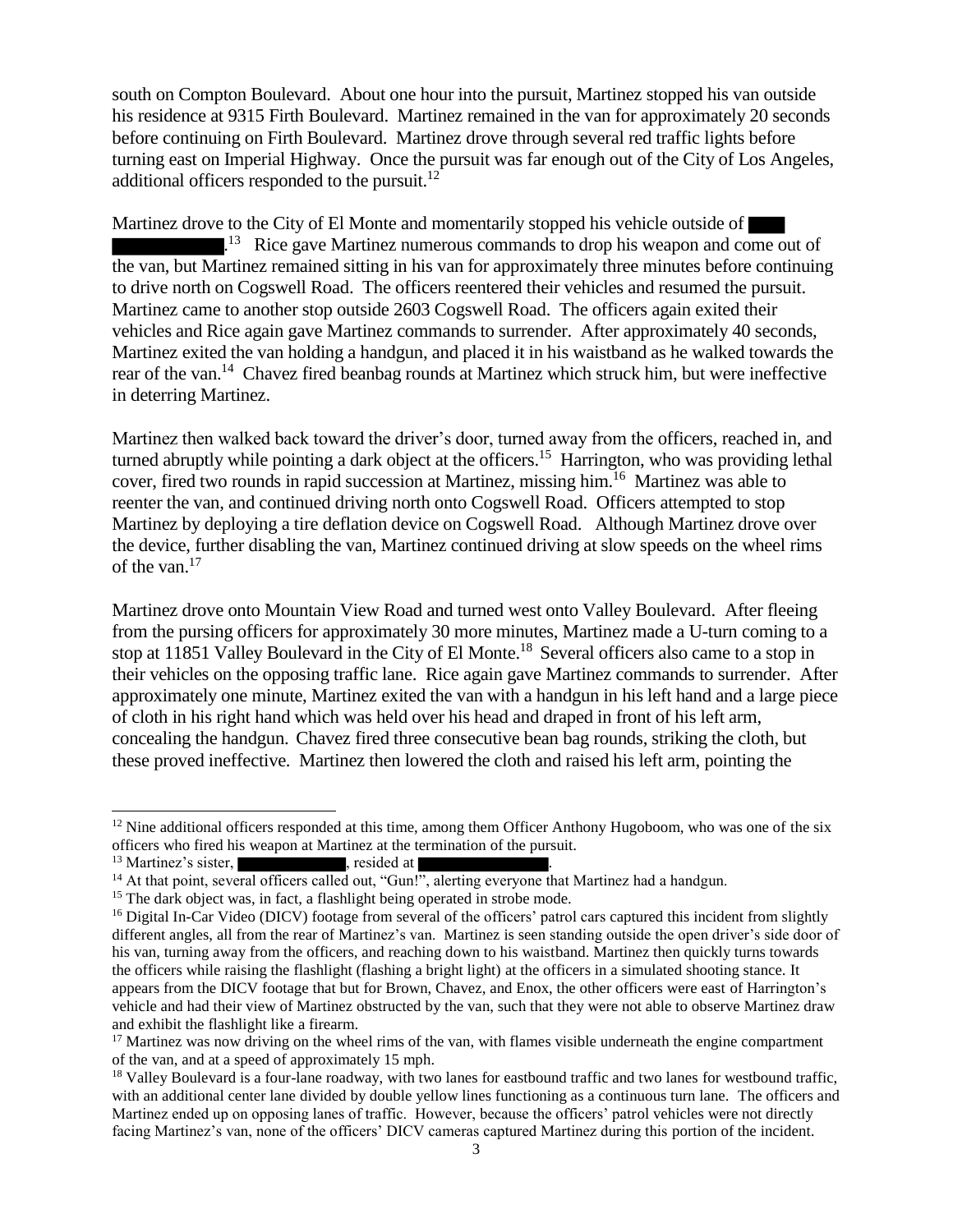handgun directly at the officers which resulted in several officers firing their weapons at Martinez.<sup>19</sup> Harrington fired two rounds at Martinez from a distance of approximately 50 feet while Populorum fired two rounds from a distance of approximately 57 feet.<sup>20</sup> Hugoboom fired eight rounds at Martinez from a distance of approximately 60 feet, Castillo fired three rounds at Martinez from a distance of approximately 58 feet, Torres fired two rounds from the shotgun at Martinez from a distance of approximately 46 feet, and Brown fired one slug round at Martinez from an approximate distance of 92 feet.

Martinez was struck by the officers' gunfire and fell down with his head facing in a northwesterly direction. However, Martinez still had the gun in his hand, and once again raised the gun and pointed it at the officers.<sup>21</sup> This prompted Harrington to fire an additional two rounds and Hugoboom to fire an additional five more rounds at Martinez.<sup>22</sup> After Martinez tossed his handgun forward away from him, the officers were finally able to take him into custody without further incident.<sup>23</sup>

Martinez was transported to the Los Angeles County University of Southern California Medical Center (LAC-USCMC) for medical treatment. Martinez sustained multiple gunshot wounds to his left torso, arm and  $leg.^{24}$ 

During a search of the area, Martinez's replica firearm was recovered in the roadway at 11851 Valley Boulevard.

<sup>&</sup>lt;sup>23</sup> As a result of his actions on this date, Martinez was charged with violations of Penal Code section 273.5, corporal injury to a spouse, Vehicle Code section 2800.2, recklessly evading a peace officer, Penal Code section 69, resisting a peace officer, and Penal Code section 417.4, brandishing a replica firearm, in court case #TA137510. On January 27, 2016, pursuant to a negotiated disposition, Martinez was convicted of a felony violation of Penal Code section 273.5 and a felony violation of Vehicle Code section 2800.2, and was sentenced to four years state prison.



No bullet impacts were observed on the van.

 $\overline{a}$ 

<sup>&</sup>lt;sup>19</sup> A total of six officers fired their weapons at Martinez. Video footage from KTLA captured Martinez's actions following his exit from his vehicle. Martinez is seen exiting the van with a cloth over his head and hands as he is being struck with bean bag rounds. Martinez then reaches out with his left hand and points the gun directly at the officers prompting the officers to immediately begin shooting at him. The video footage clearly depicts Martinez pointing the gun in the direction of the officers. The footage obtained from KTLA is 24 seconds long, and stops once officers begin firing at Martinez. The footage does not show Martinez falling to the ground or his actions on the ground after that.

<sup>&</sup>lt;sup>20</sup> Although Harrington and Populorum's actions, including the shots fired, were captured by DICV, Martinez himself is not visible in any of the DICV footage obtained from the patrol vehicles during the incident on Valley Boulevard.

 $21$  There is no video footage of Martinez pointing the gun at officers while on the ground. However, video footage obtained from www.loudlabs.com does appear to depict Martinez immediately following the second volley of gunfire. This video footage shows Martinez laying on the ground, his hands near his head area, with the gun under his right hand. Martinez appears to have a bleeding gunshot wound to his left shoulder. After a few seconds, Martinez tosses the gun forward away from him, and the officers descend upon him and take him into custody. <sup>22</sup> There was approximately a 12 second delay between the first and second round of fire, during which numerous commands were given to Martinez to drop the gun. The first volley of gunshots lasted approximately 4-5 seconds, and the second volley lasted approximately 2-3 seconds.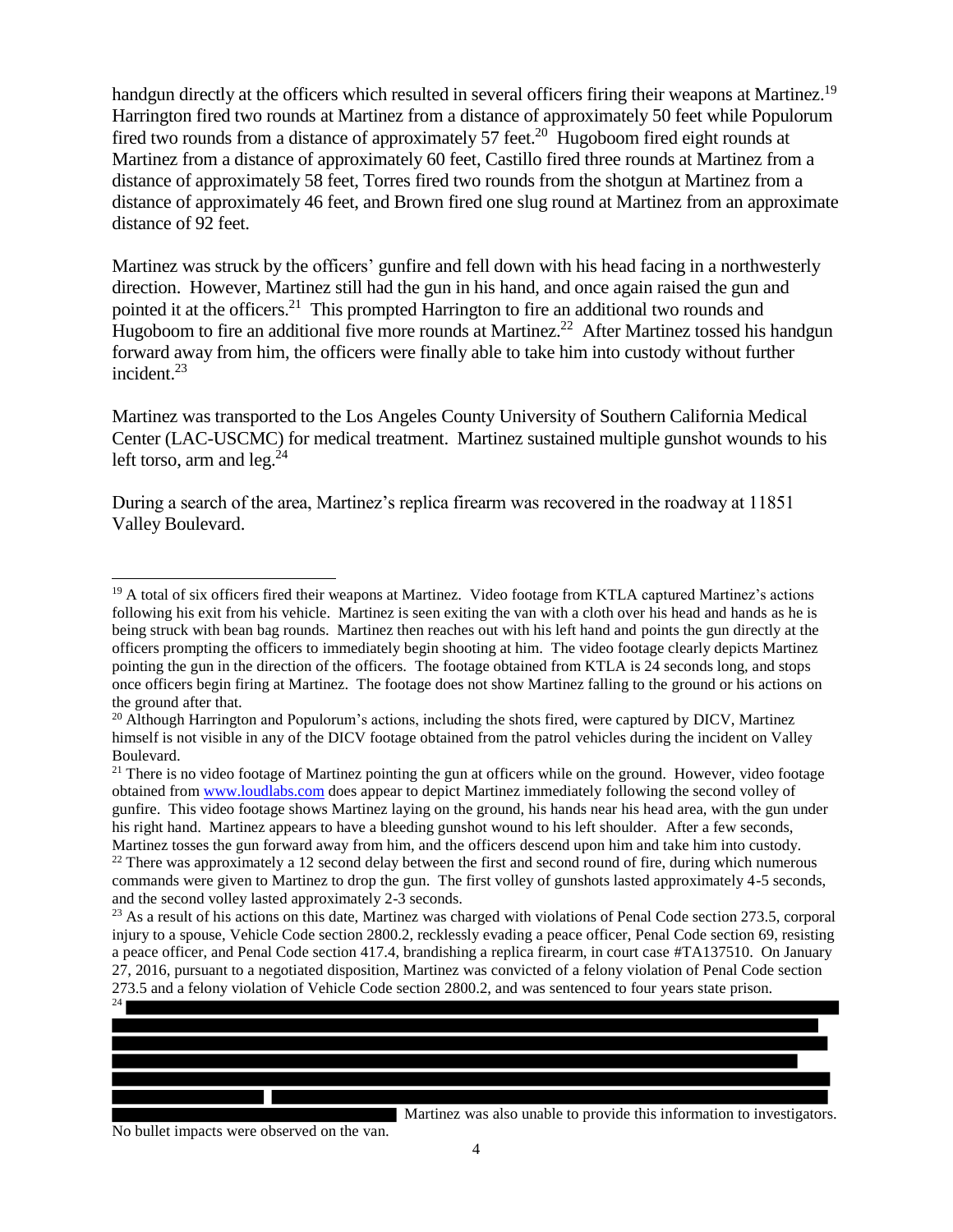#### **Statement of**

is married to Martinez, and they have three children in common. has been the victim of domestic violence by Martinez on one prior occasion. About four years ago, Martinez tightly squeezed **is a metally squeezed**  $\blacksquare$  is neck, almost rendering her unconscious. Martinez is a methamphetamine user. He had been using crystal methamphetamine, on and off, every 2 to 6 months leading up to the date of the incident. Recently, Martinez had been using drugs more frequently. Martinez has an anger problem, and had been really depressed just prior to the incident.

On the date of the incident, Martinez came home really mad and aggressive. They had been arguing because Martinez had accused her of seeing other people. directed her children to go to her neighbor, , apartment. Martinez yelled at and threw a cell phone at her, striking her on the shoulder. Martinez then began pushing on the chest, and when pushed him back, Martinez grabbed her firmly around the neck. **But all properties** became fearful for her safety and was able to break away from Martinez's grasp, but felt nauseated and in fear because Martinez had previously threatened to take their two-year old son from her. As walked towards s apartment, Martinez followed her yelling and swearing at her the entire time. hid inside apartment until the officers arrived and Martinez fled in her van.

knew Martinez to have a BB gun that looked real.

#### **Statement of**

is  $\blacksquare$  is ' neighbor and a mutual friend of Martinez and  $\blacksquare$ . Martinez as jealous, possessive, and hooked on methamphetamine. **Show in the Show is a spoke with Martinez** over the telephone earlier in the day, the day of the incident, and noted he appeared to be under the influence of a controlled substance.

Later that evening,  $\blacksquare$  ' children came to her door, she allowed them inside and then walked towards her apartment. then observed and Martinez arguing in the courtyard of the apartment complex. escorted back to her apartment and called 9-1-1.  $\blacksquare$  observed reddish marks on  $\blacksquare$  ' neck, as if somebody had grabbed her. Martinez began banging on door, and went outside to calm him down. When Martinez threatened to leave in  $\blacksquare$  ' van, directed some young men in the building to puncture the tires on the van to prevent Martinez from fleeing in  $\blacksquare$  ' van.

Shortly thereafter, police officers arrived at the scene. When Martinez observed the officers, he fled on foot towards the parking lot. directed the officers to Martinez.

#### **Statement of Raul Martinez**

l

Martinez was interviewed by Detectives John Simmons and Francisco Alvelais while still hospitalized at the LAC-USCMC on June 29, 2015, after waiving his *Miranda* rights.<sup>25</sup> Martinez denied assaulting stated he "panicked" and fled due to the fact that he was on a "five-

 $25$  Martinez requested to speak with Force Investigation detectives.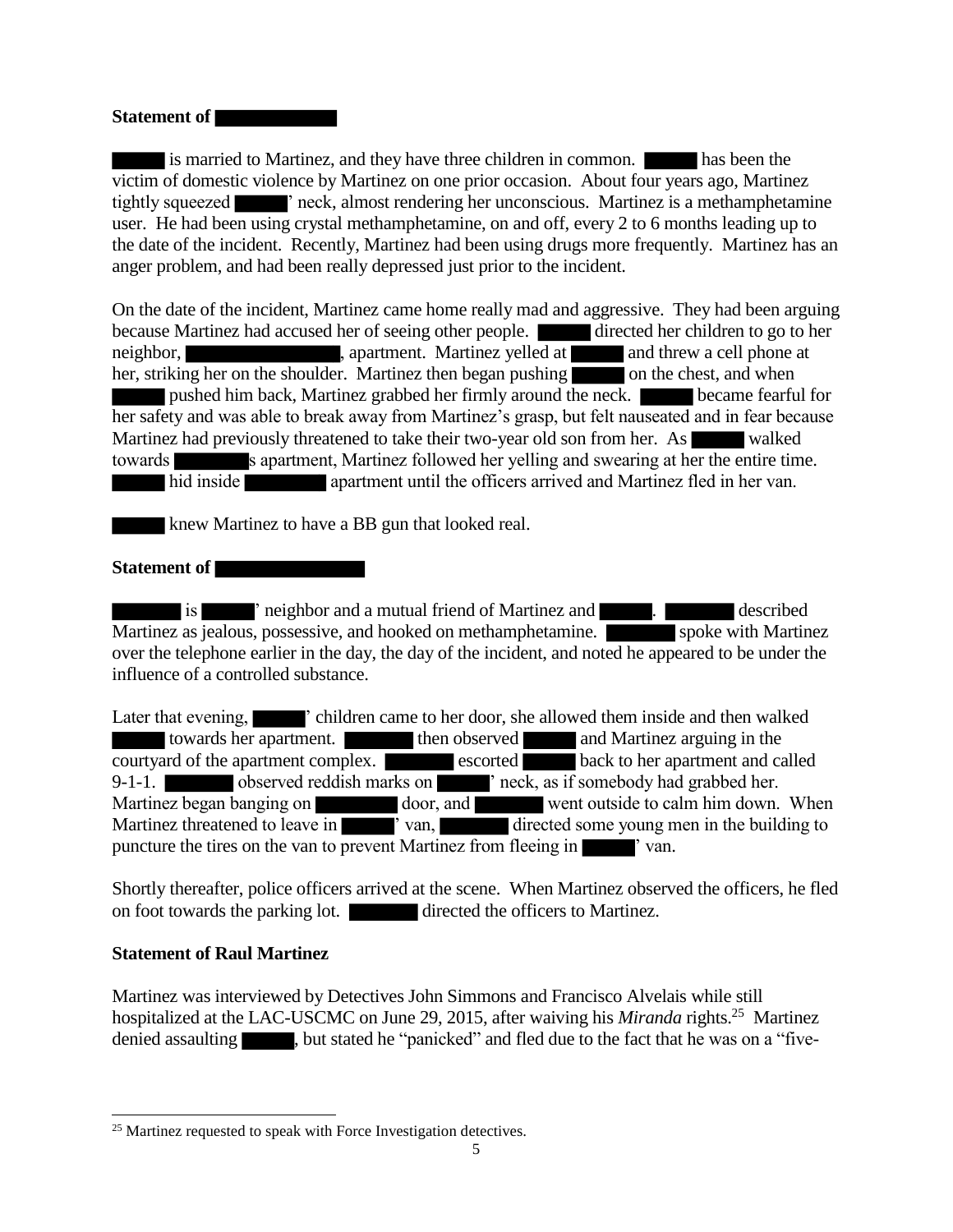year joint suspended sentence" at the time.<sup>26</sup> Martinez also denied using methamphetamine or alcohol on the date of the incident, stating that he was completely sober that day.<sup>27</sup> Although Martinez acknowledged hearing the officers ordering him to stop and pull over, and seeing the officers' lights and sirens, he did not pull over because he did not know what to do.

Martinez admitted that he had a BB gun that looked real, and that he was holding the gun up. Martinez stated, "I will admit that I was trying to do suicide by cop."<sup>28</sup> Martinez admitted to taunting the officers by waving his flashlight and telling them to shoot him in the face.

At the termination of the pursuit on Valley Boulevard, Martinez recalled getting out of the van holding the gun in his right hand, and a blanket in his left hand. Martinez heard commands to get down and put his hands behind his back. Martinez did not recall if he actually pointed the gun at the officers at that time, but admitted he hid under the blanket, "So you guys can think I was hiding it [the gun] and pointing it at you."<sup>29</sup> Martinez stated that his intent was to make the officers believe he was going to hurt them, so they would shoot him but his intent was not to hurt the officers.

## **LEGAL ANALYSIS**

 $\overline{a}$ 

Any peace officer who has reasonable cause to believe that the person to be arrested has committed a public offense may use reasonable force to effect the arrest, to prevent escape or to overcome resistance. Penal Code §835a.

California law permits the use of deadly force in self-defense or in the defense of others if it reasonably appears to the person claiming the right of self-defense or the defense of others that he actually and reasonably believed that he or others were in imminent danger of great bodily injury or death. Penal Code §197; *People v. Randle* (2005) 35 Cal. 4<sup>th</sup> 987, 994 (overruled on another ground in *People v. Chun* (2009) 45 Cal. 4<sup>th</sup> 1172, 1201); *People v. Humphrey* (1996) 13 Cal. 4<sup>th</sup> 1073, 1082; see also, CALCRIM No. 505.

In protecting himself or another, a person may use all the force which he believes reasonably necessary and which would appear to a reasonable person, in the same or similar circumstances, to be necessary to prevent the injury which appears to be imminent. CALCRIM No. 3470. If the person's beliefs were reasonable, the danger does not need to have actually existed. *Id.* 

A police officer's attempt to terminate a dangerous high-speed car chase that threatens the lives of innocent bystanders does not violate the Fourth Amendment, even when it places the fleeing motorist at risk of serious injury or death. *Scott v. Harris* (2007) 550 U.S. 372; *Plumhoff v. Rickard* (2014) 134 S.Ct. 2012, 2021. Further, if officers are justified in firing at a suspect in order to end a severe threat to public safety, they need not stop shooting until the threat has ended. *Plumhoff* at 2022.

 $26$  Martinez mainly has misdemeanor convictions dating back to 2001. However, at the time of this incident Martinez was on formal probation for robbery, a felony in violation of Penal Code section 211, in court case #KA095985. 27

<sup>.</sup>  $^{28}$  Martinez stated, "I was kind of hoping a police officer would shoot me... I had a gun, I didn't want to live."  $29$  The video footage obtained from KTLA clearly shows Ramirez pointing the gun in the officers' direction, as previously described in footnote 19.